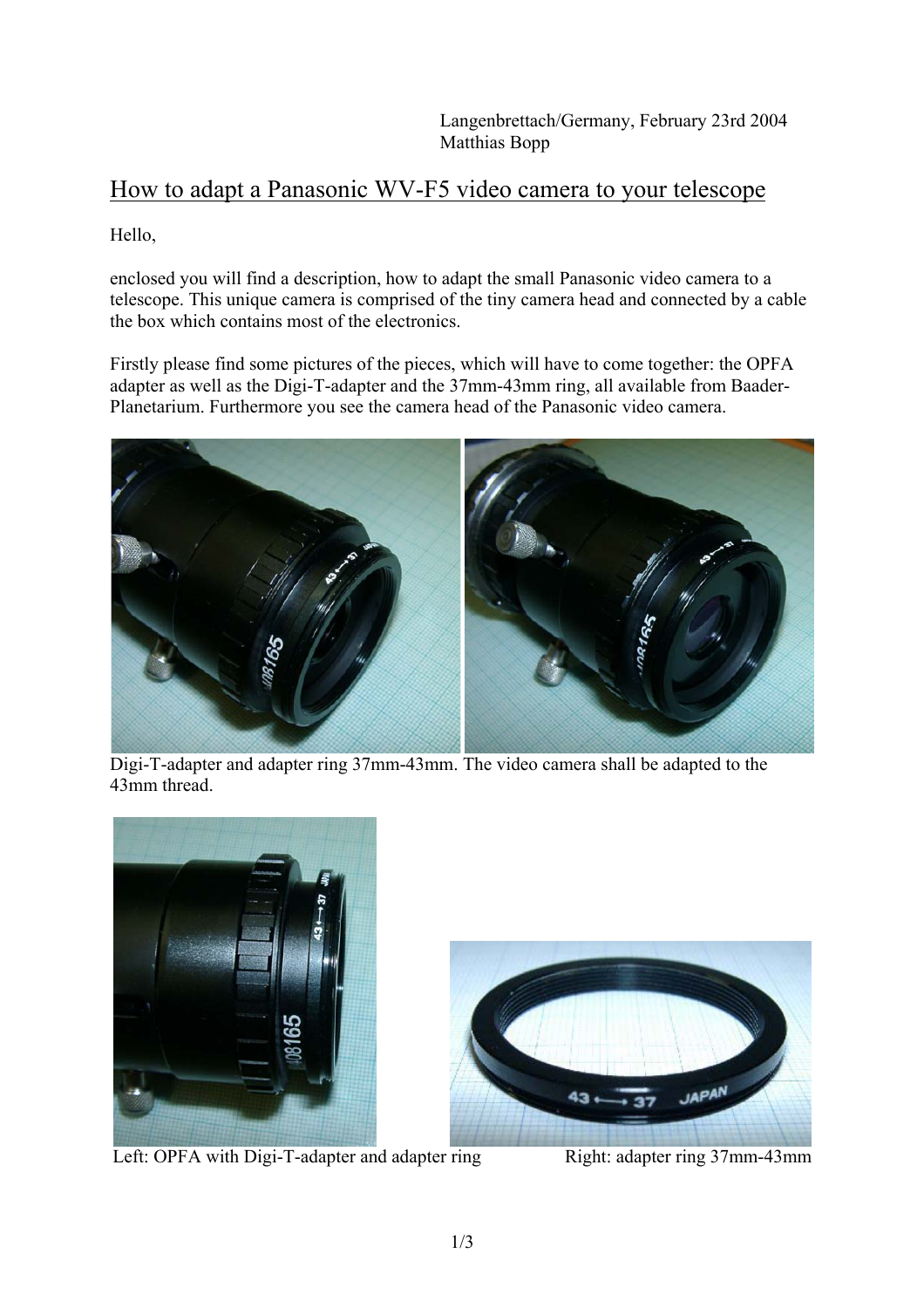Next please find the pictures of the camera head..



The camera head is connected to the main electronics by a single 60cm long cable.



This head shall be adapted to the telescope by means of the OPFA.



The camera head includes an objective, which can be focused. The objective does feature an inner thread which shall be used to attach an adapter.